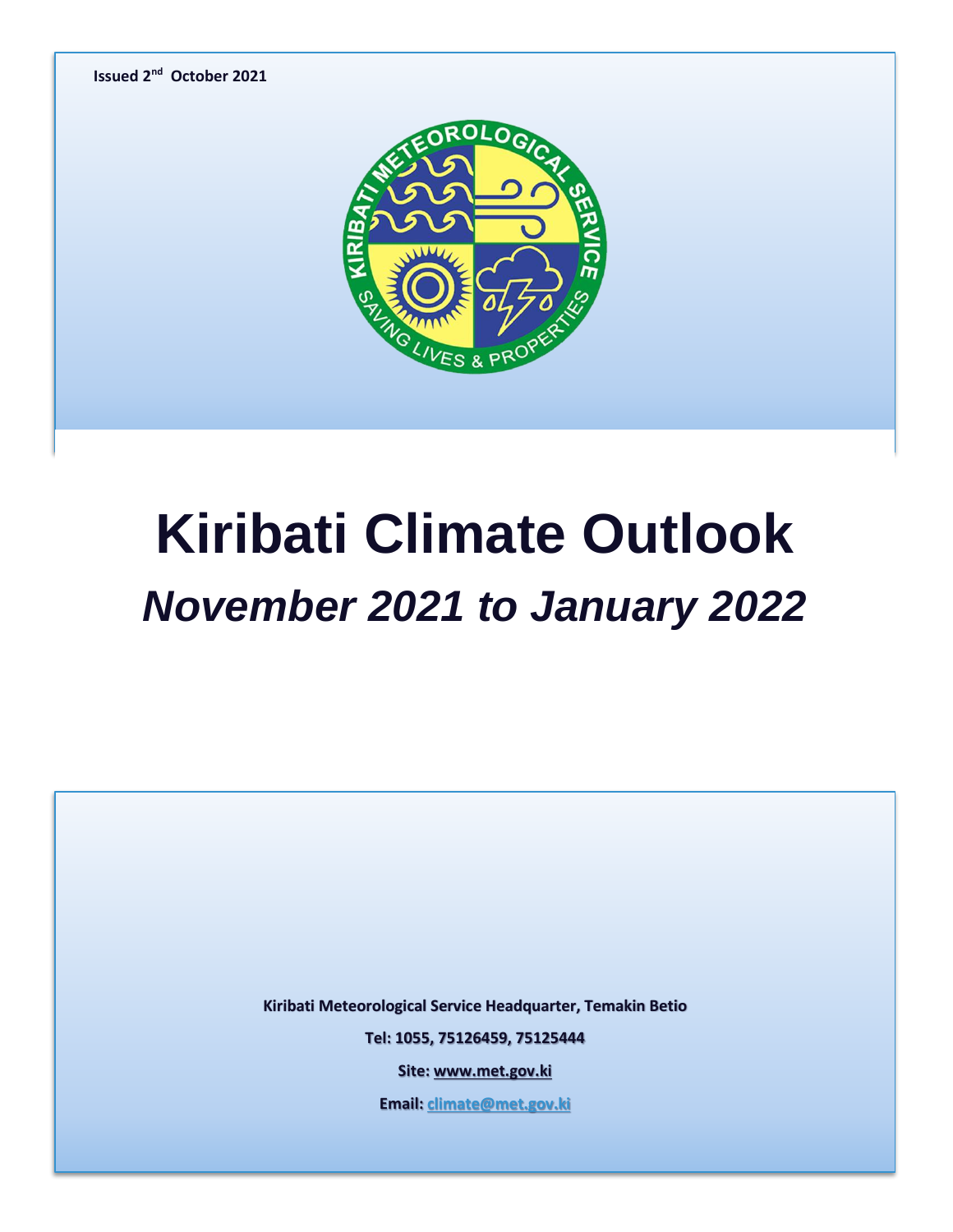### **Highlights**

**ENSO Outlook:** The status is La Nina Alert and a weak La Nina is expected towards the end of the year 2021 and continues into early 2022.

The MJO is predicted to also weak in the coming week to fortnight and will have little influence over the tropical climate.



**Air Temperature Outlook:** Normal air temperature is likely in the Line and Phoniex group and above normal in western Kiribati.





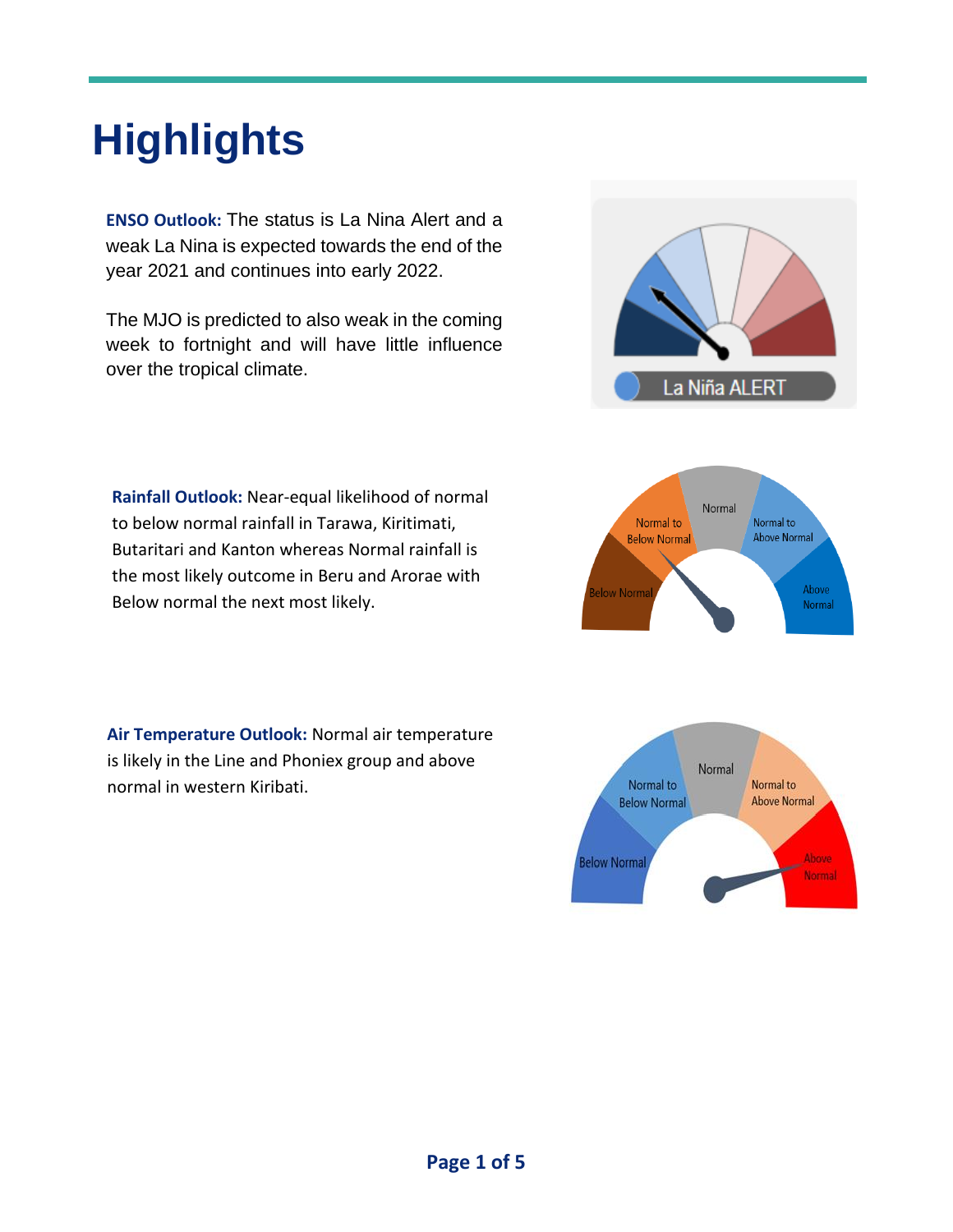### **El NINO SOUTHERN OSCILLATION (ENSO) UPDATE**

The Bureau's ENSO Outlook is at La Niña ALERT. This is due to continued cooling in the tropical Pacific Ocean. In the past when La Niña ALERT criteria have been met, La Niña has subsequently developed around 70% of the time; this is approximately triple the normal likelihood. La Niña events increases the chances of below normal rainfall over Kiribati islands.

Sea surface temperatures in the central tropical Pacific Ocean have cooled over the past three months, edging closer to La Niña levels. These cooler surface waters are supported by cooler than average waters beneath the surface. Some atmospheric indicators, such as the Southern Oscillation Index (SOI) and cloudiness near the Date Line, are approaching La Niña levels. Most international climate models surveyed by the Bureau indicate weak La Niña conditions are likely for the coming months.

The Madden–Julian Oscillation (MJO) is currently weak or indiscernible. Most models indicate the MJO is likely to remain weak over the coming week to fortnight. When the MJO is weak or indiscernible, it has little influence on tropical climate.

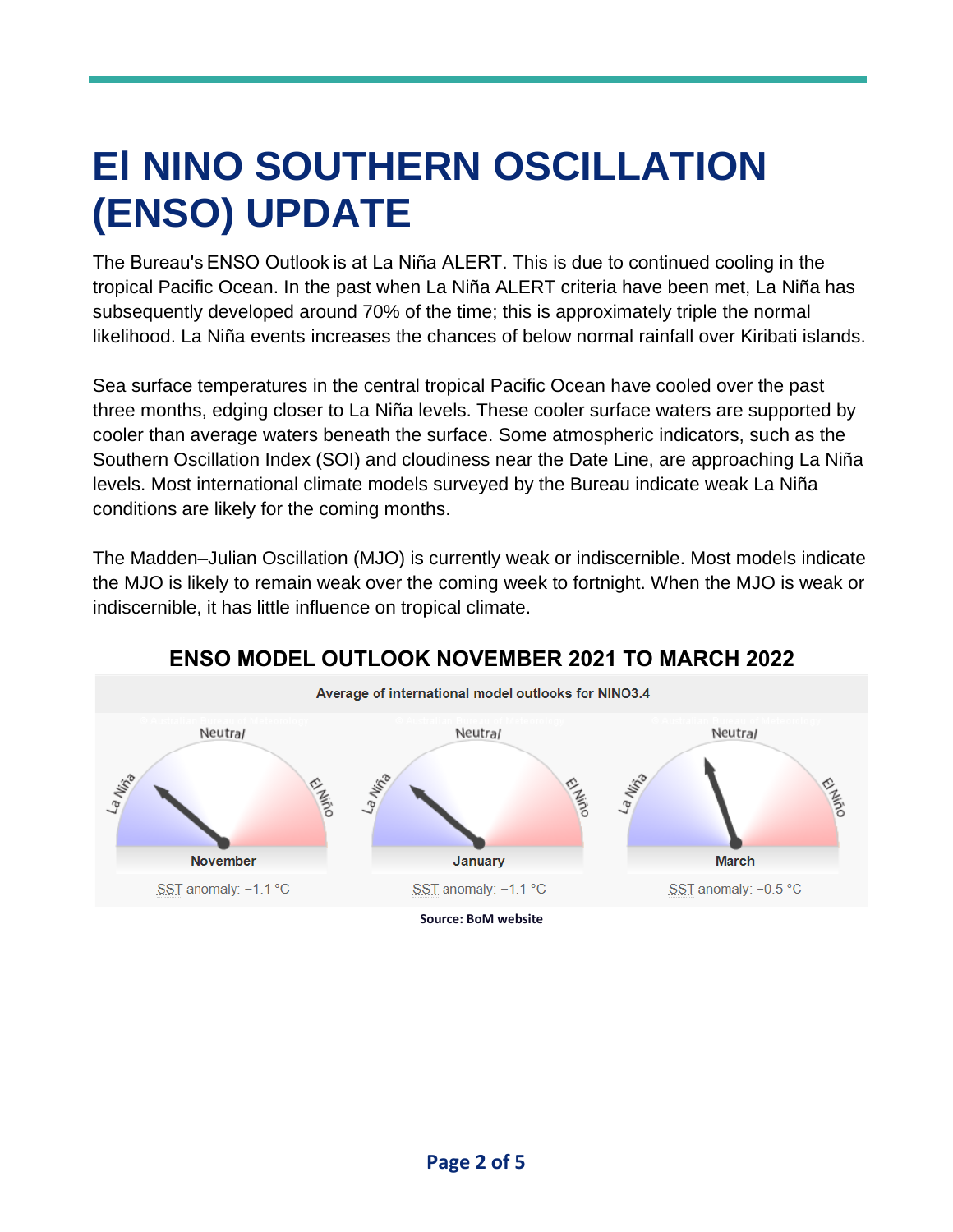## **RAINFALL OUTLOOK**

### FORECAST 1 (SCOPIC MODEL) – NOVEMBER TO JANUARY 2021



#### **Seasonal Outlooks for November 2021 to January 2022:**

- The outlook for November 2021 to January 2022 shows a **near-equal likelihood of normal and below normal** rainfall in Tarawa, Kanton, Kiritimati and Butaritari.
- Normal is the most likely outcome with Below Normal the next most likely in Arorae and Beru.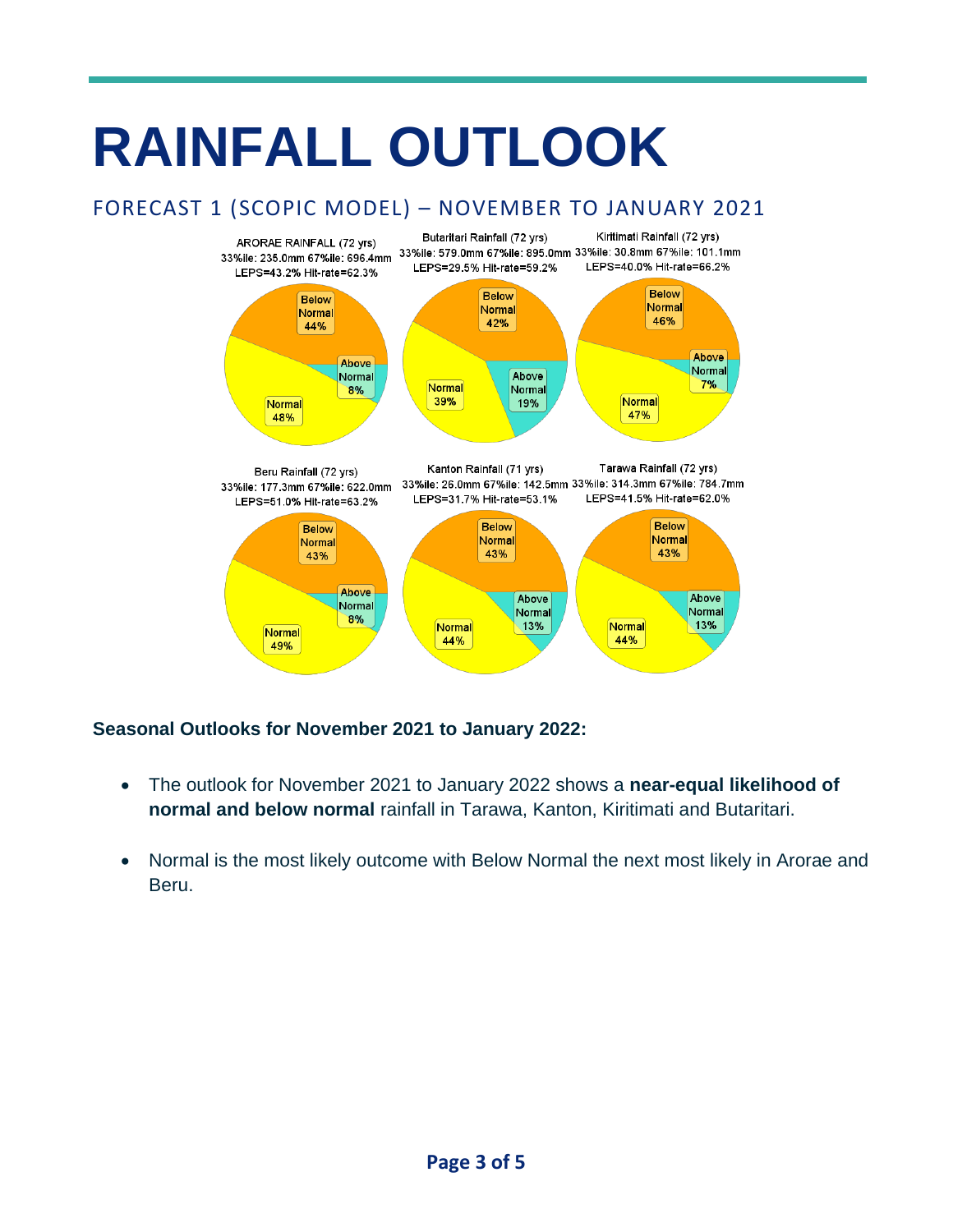# **RAINFALL OUTLOOK**

### FORECAST 2 (PICASO MODEL) – NOVEMBER 2021 TO JANUARY 2022



*Figure 1 Below normal rainfall is favored for Butaritari, Tarawa, Kiritimati and Kanton from November 2021 to January 2022.*

#### **Seasonal Outlooks for November 2021 to January 2022:**

• All stations at outer island including Tarawa the capital, rainfall favored for next three months (Nov to Jan 2022) is below normal.

### **Overall Rainfall Prediction:**

In consensus, a near-equal likelihood of normal and below normal rainfall is predicted for Tarawa, Kiritimati, Butaritari and Kanton. This is following the outcome from scopic tool since scopic skill at such season (Nov to Jan) is very high compared to skill of picaso outlook.

Since Beru and Arorae were not reflected in Picaso tool due to data gap- the scopic forecast is then used. Forecast Skill of both island stations in scopic is also very high. Therefore, Normal rainfall is most likely in Arorae and Beru with Below normal the next most likely.